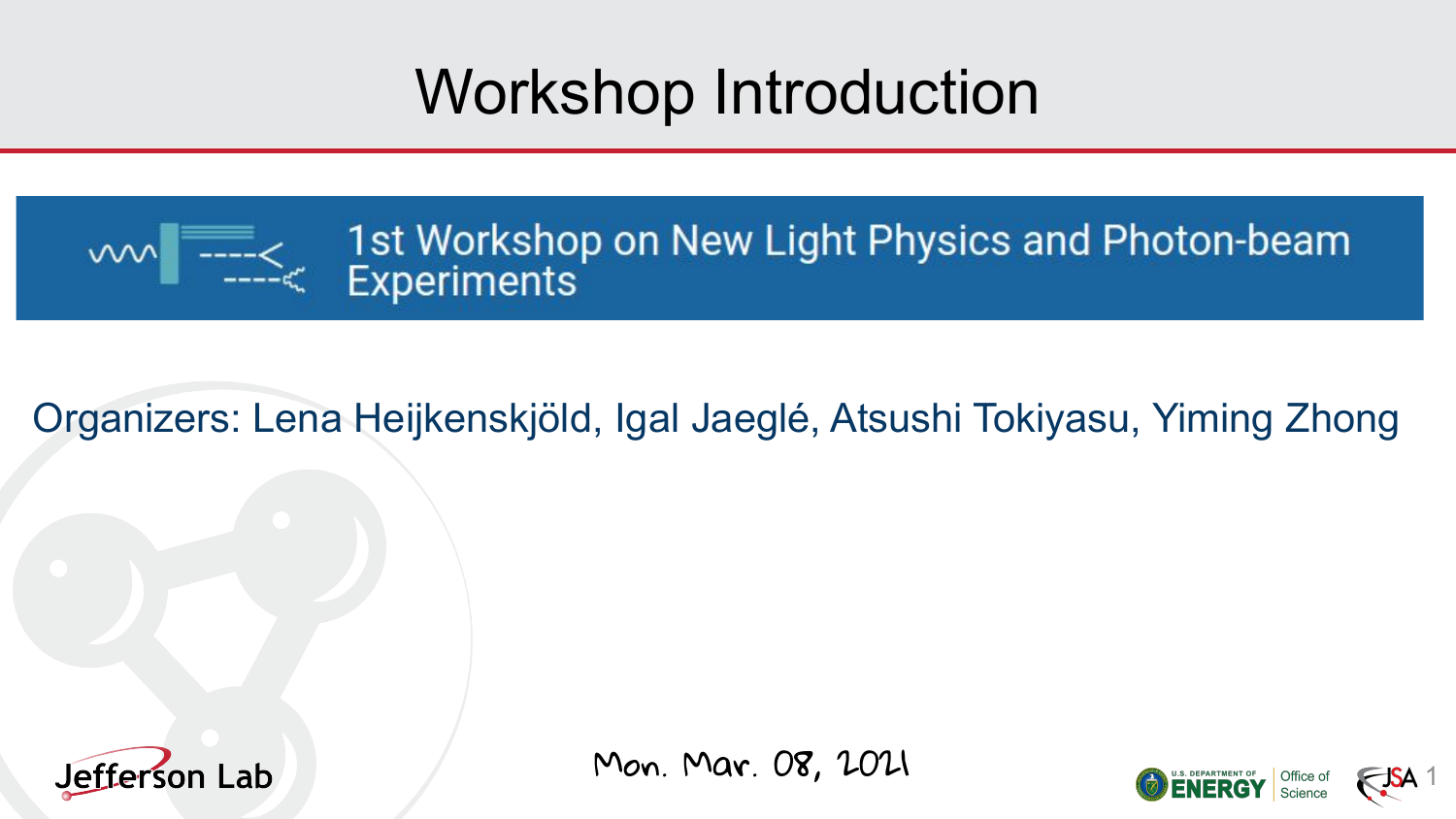A few words about the organization of this virtual workshop:

- 1. We are following the APS meetings Code of Conduct, <https://www.aps.org/meetings/policies/code-conduct.cfm>
- 2. We are using bluejeans to transmit the talks, <https://indico.jlab.org/event/413/page/234-remote-login-instructions>
- 3. During the talk, all microphones will/should be turned off except the ones of the speaker, session convener, and bluejeans convener. But, questions can be posted during the talk on the workshop slack channel and we will go through them at the end of the talk.
- 4. For the tutorials, please follow the instructions on <https://indico.jlab.org/event/413/page/236-tutorial-instructions>to set up the VM and let us know if you have any questions.

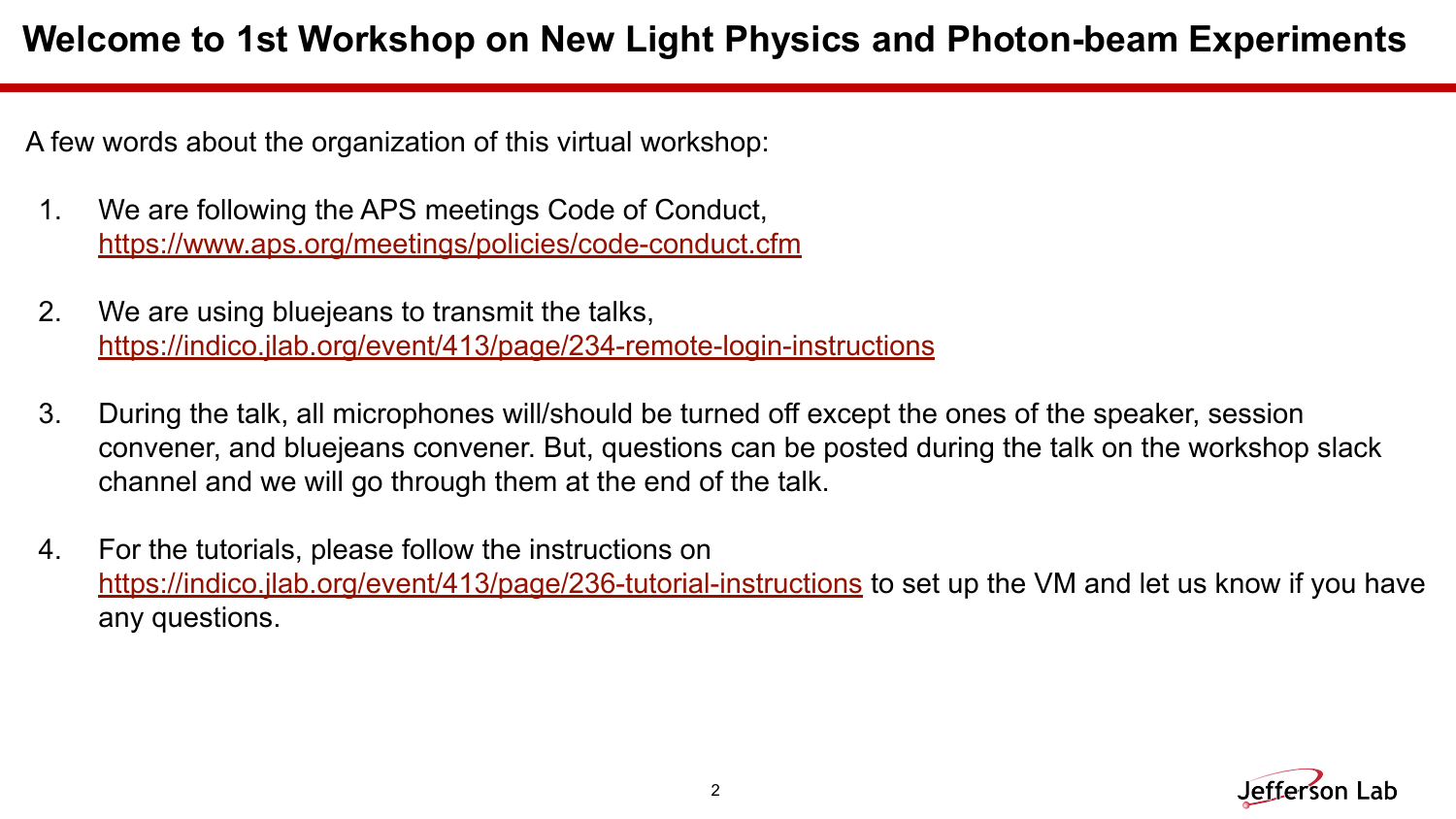## **Bluejeans**

If you click on top-right "PEOPLE", this window will popup

At the end of each talk there might be time for questions:

- Questions can be asked through slack
- Or raise your hand



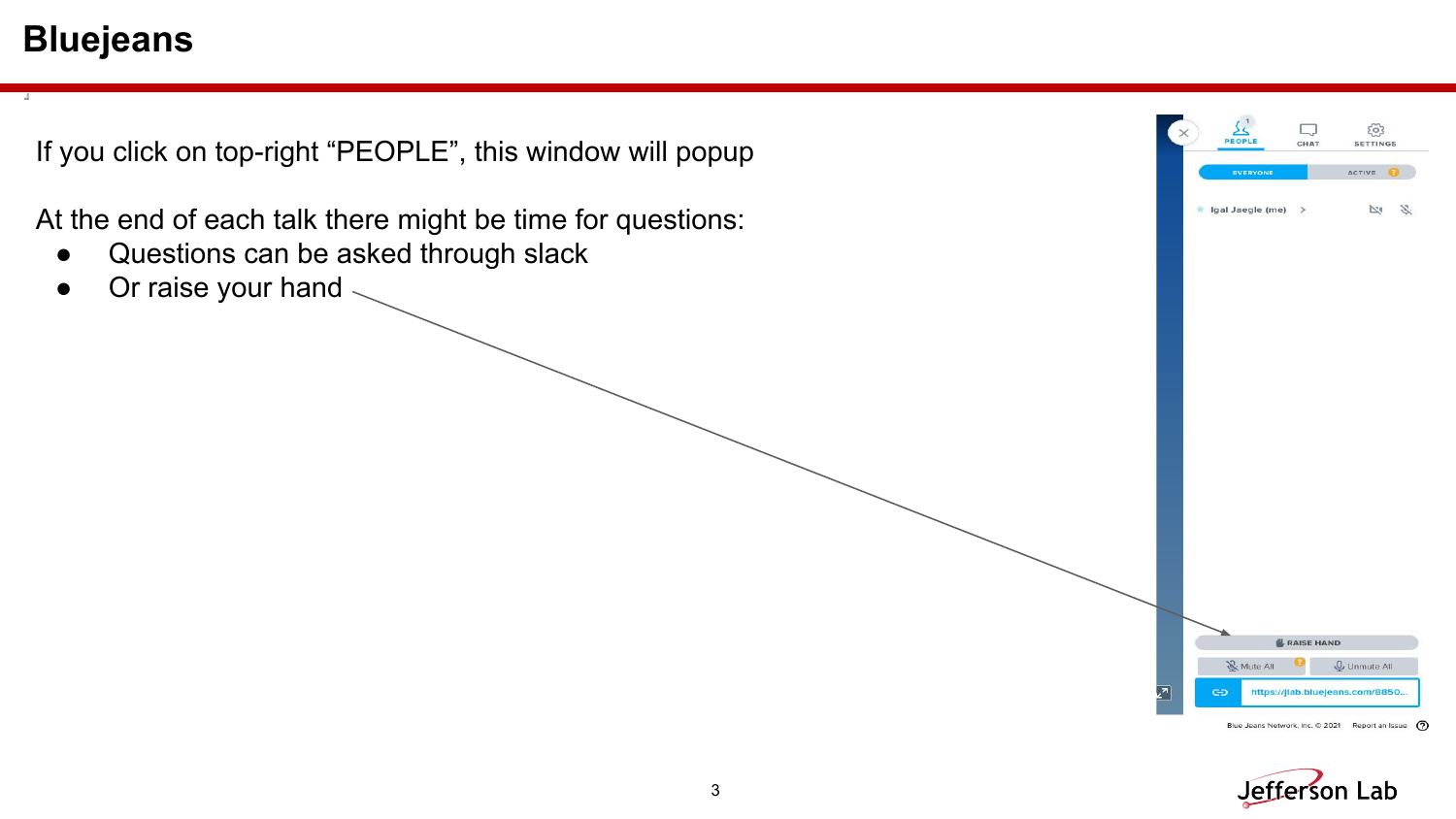## **Workshop overview**

Current and future photon-beam experiments, with their unprecedented beam intensities, provide a unique opportunity to explore MeV to GeV new light particles that couple feebly to the Standard Model. The new particles can be produced through the scatterings between the beam photons and the target nucleons or electrons, or the decays of mesons.

 This workshop brings together the experimental and theoretical community within this field to discuss and strategize searches for new physics as well as share common tools through 4 dedicated sessions:

- Theoretical models and predictions
- Existing and future experimental facilities
- Research & Development
- Tutorials on tools and techniques

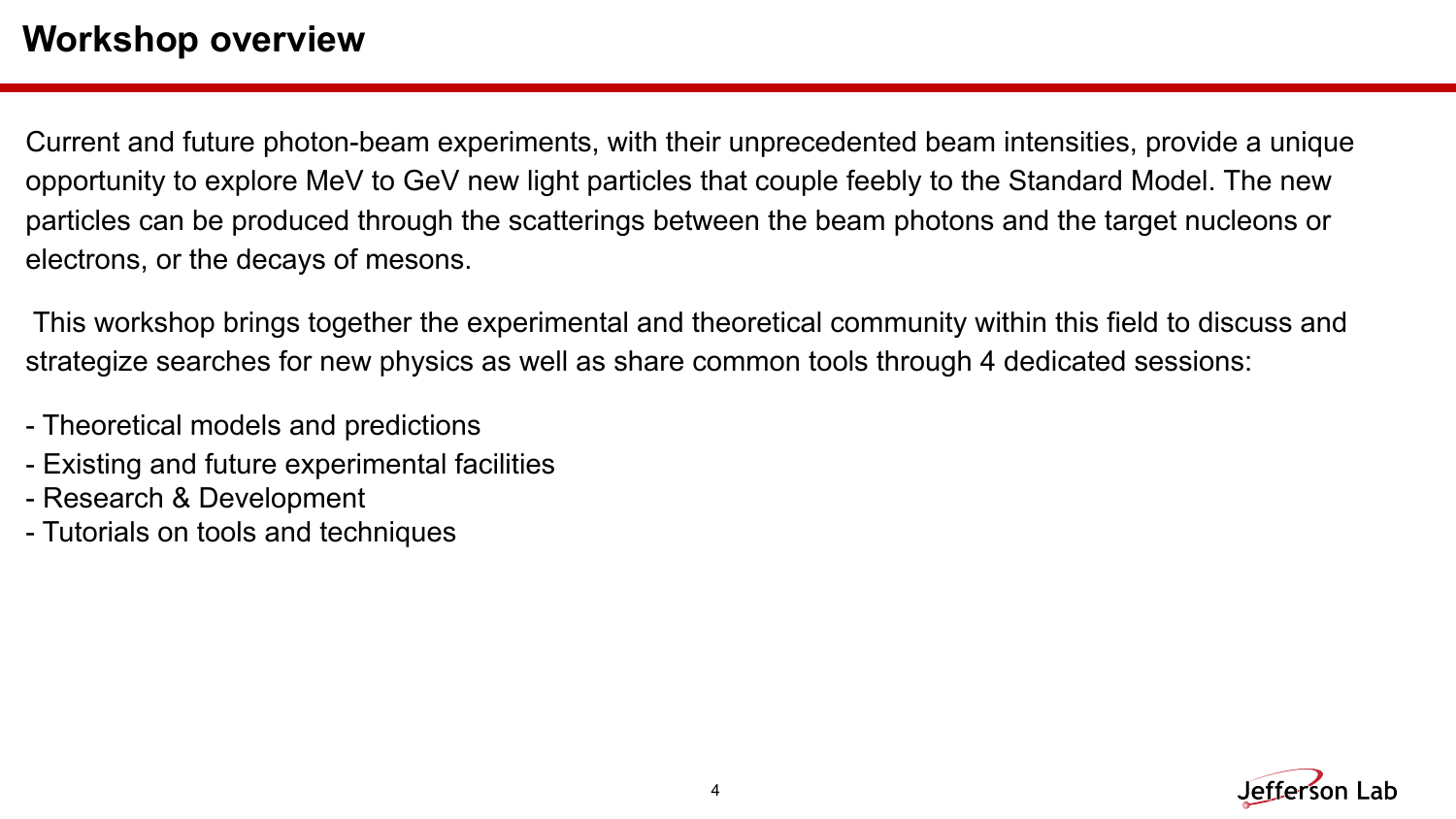For our works to have some impact we need an audience and report regularly through talks & publications.

As most photon-beam experiments are family-like size, dark sector analysis are outliers.

Dark Sector Working Groups at Belle (II), BES-III, and LHC experiments have at least a half-dozen groups actively working on this.

So, we should think and discuss on Wednesday if we have an interest when possible to work together on certain topics e.g.:

- R&D
- Event generators for background & signal simulation
- Bump search & limit calculation

And possibly start a working group ...